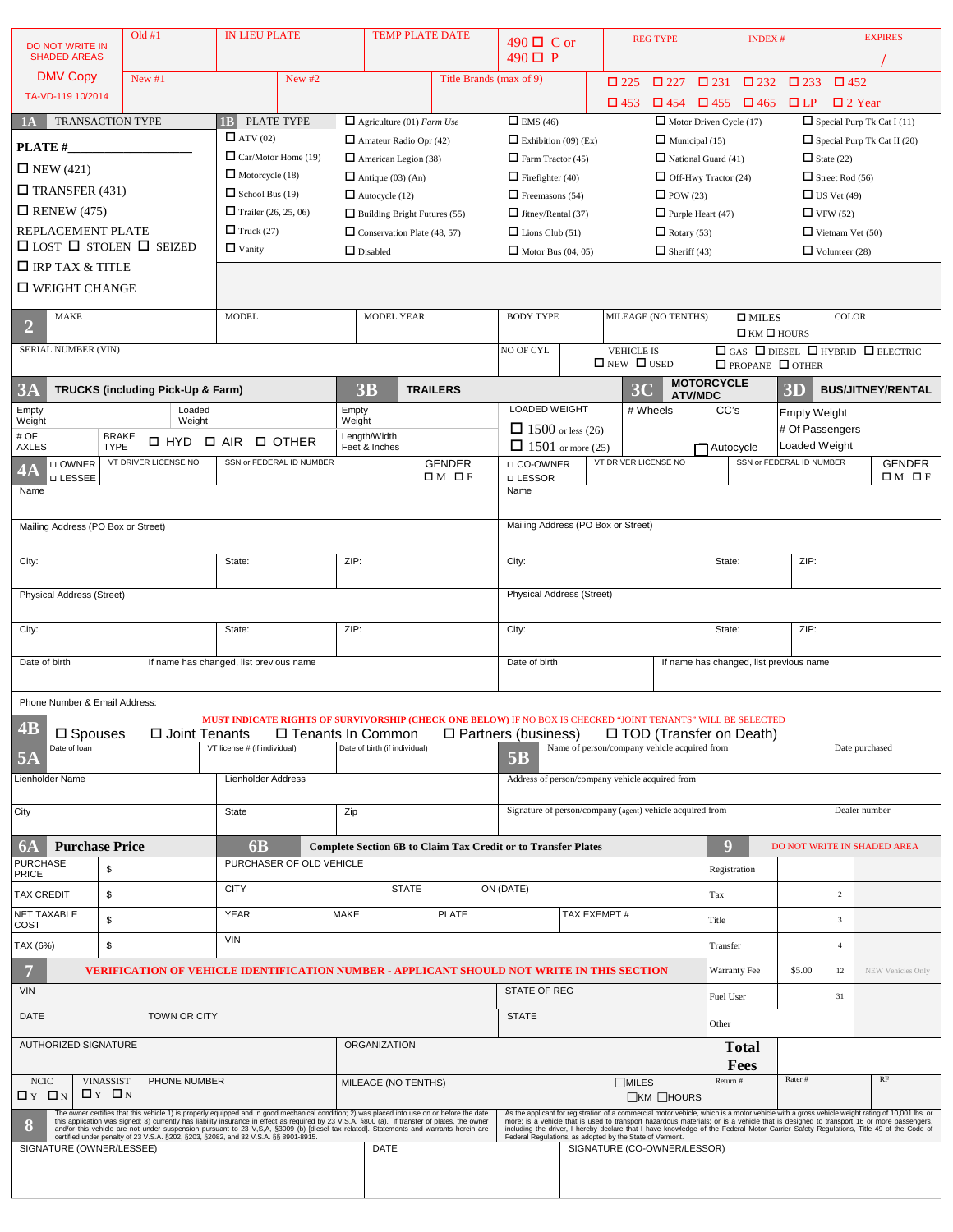|                                                                                                                 | Old #1<br>DO NOT WRITE IN   |                                                                                                                                                                                                                                                                                                                                                                                                                                          | IN LIEU PLATE                |                                    |                                                              | TEMP PLATE DATE                  |                                                                                                              | $490 \Box C$ or                                           |                             | <b>REG TYPE</b>             |                                                                           |                                                 | <b>INDEX#</b>                                                                         |                                                         | <b>EXPIRES</b> |                                                                                                                                                                                                                                                                                                                                                                                                                                   |
|-----------------------------------------------------------------------------------------------------------------|-----------------------------|------------------------------------------------------------------------------------------------------------------------------------------------------------------------------------------------------------------------------------------------------------------------------------------------------------------------------------------------------------------------------------------------------------------------------------------|------------------------------|------------------------------------|--------------------------------------------------------------|----------------------------------|--------------------------------------------------------------------------------------------------------------|-----------------------------------------------------------|-----------------------------|-----------------------------|---------------------------------------------------------------------------|-------------------------------------------------|---------------------------------------------------------------------------------------|---------------------------------------------------------|----------------|-----------------------------------------------------------------------------------------------------------------------------------------------------------------------------------------------------------------------------------------------------------------------------------------------------------------------------------------------------------------------------------------------------------------------------------|
| SHADED AREAS                                                                                                    |                             |                                                                                                                                                                                                                                                                                                                                                                                                                                          |                              |                                    |                                                              |                                  |                                                                                                              | $490 \Box P$                                              |                             |                             |                                                                           |                                                 |                                                                                       |                                                         |                |                                                                                                                                                                                                                                                                                                                                                                                                                                   |
| <b>Customer Copy</b><br>TA-VD-119 10/2014                                                                       | New#1                       |                                                                                                                                                                                                                                                                                                                                                                                                                                          |                              | New #2                             |                                                              |                                  | Title Brands (max of 9)                                                                                      |                                                           |                             | $\Box$ 225                  | $\Box$ 227                                                                | $\square$ 231                                   | $\square$ 232                                                                         | $\Box$ 233                                              | $\square$ 452  |                                                                                                                                                                                                                                                                                                                                                                                                                                   |
|                                                                                                                 |                             |                                                                                                                                                                                                                                                                                                                                                                                                                                          |                              |                                    |                                                              |                                  |                                                                                                              |                                                           |                             | $\Box$ 453                  | $\Box$ 454                                                                | $\Box$ 455                                      | $\Box$ 465                                                                            | $\Box$ LP                                               | $\Box$ 2 Year  |                                                                                                                                                                                                                                                                                                                                                                                                                                   |
| <b>TRANSACTION TYPE</b><br>1 <sub>A</sub>                                                                       |                             |                                                                                                                                                                                                                                                                                                                                                                                                                                          | 1B<br>$\Box$ ATV (02)        | PLATE TYPE                         |                                                              | $\Box$ Agriculture (01) Farm Use |                                                                                                              | $\Box$ EMS (46)<br>$\Box$ Exhibition (09) (Ex)            |                             |                             | $\Box$ Motor Driven Cycle (17)<br>$\Box$ Municipal (15)                   |                                                 |                                                                                       |                                                         |                | $\Box$ Special Purp Tk Cat I (11)                                                                                                                                                                                                                                                                                                                                                                                                 |
| <b>PLATE#</b>                                                                                                   |                             |                                                                                                                                                                                                                                                                                                                                                                                                                                          | $\Box$ Car/Motor Home (19)   |                                    | $\Box$ Amateur Radio Opr (42)<br>$\Box$ American Legion (38) |                                  | $\Box$ Farm Tractor (45)                                                                                     |                                                           |                             | $\Box$ National Guard (41)  |                                                                           |                                                 |                                                                                       | $\Box$ Special Purp Tk Cat II (20)<br>$\Box$ State (22) |                |                                                                                                                                                                                                                                                                                                                                                                                                                                   |
| $\Box$ NEW (421)                                                                                                |                             |                                                                                                                                                                                                                                                                                                                                                                                                                                          | $\Box$ Motorcycle (18)       |                                    | $\Box$ Antique (03) (An)                                     |                                  | $\Box$ Firefighter (40)                                                                                      |                                                           | $\Box$ Off-Hwy Tractor (24) |                             |                                                                           | $\Box$ Street Rod (56)                          |                                                                                       |                                                         |                |                                                                                                                                                                                                                                                                                                                                                                                                                                   |
| $\Box$ TRANSFER (431)                                                                                           |                             |                                                                                                                                                                                                                                                                                                                                                                                                                                          | $\Box$ School Bus (19)       |                                    | $\Box$ Autocycle (12)                                        |                                  | $\Box$ Freemasons (54)                                                                                       |                                                           | $\Box$ POW (23)             |                             |                                                                           | $\Box$ US Vet (49)                              |                                                                                       |                                                         |                |                                                                                                                                                                                                                                                                                                                                                                                                                                   |
| $\Box$ RENEW (475)                                                                                              |                             |                                                                                                                                                                                                                                                                                                                                                                                                                                          | $\Box$ Trailer (26, 25, 06)  |                                    | $\hfill\blacksquare$<br>Building Bright Futures (55)         |                                  | $\Box$ Jitney/Rental (37)                                                                                    |                                                           |                             | $\Box$ Purple Heart (47)    |                                                                           |                                                 | $\Box$ VFW (52)                                                                       |                                                         |                |                                                                                                                                                                                                                                                                                                                                                                                                                                   |
| REPLACEMENT PLATE                                                                                               |                             | $\Box$ Truck (27)                                                                                                                                                                                                                                                                                                                                                                                                                        |                              | $\Box$ Conservation Plate (48, 57) |                                                              | $\Box$ Lions Club (51)           |                                                                                                              | $\Box$ Rotary (53)                                        |                             |                             | $\Box$ Vietnam Vet (50)                                                   |                                                 |                                                                                       |                                                         |                |                                                                                                                                                                                                                                                                                                                                                                                                                                   |
| $\Box$ LOST $\Box$ STOLEN $\Box$ SEIZED                                                                         |                             |                                                                                                                                                                                                                                                                                                                                                                                                                                          | $\Box$ Vanity                |                                    | $\Box$ Disabled                                              |                                  | $\Box$ Motor Bus (04, 05)                                                                                    |                                                           | $\Box$ Sheriff (43)         |                             |                                                                           | $\Box$ Volunteer (28)                           |                                                                                       |                                                         |                |                                                                                                                                                                                                                                                                                                                                                                                                                                   |
| $\Box$ IRP TAX & TITLE                                                                                          |                             |                                                                                                                                                                                                                                                                                                                                                                                                                                          |                              |                                    |                                                              |                                  |                                                                                                              |                                                           |                             |                             |                                                                           |                                                 |                                                                                       |                                                         |                |                                                                                                                                                                                                                                                                                                                                                                                                                                   |
| $\square$ WEIGHT CHANGE                                                                                         |                             |                                                                                                                                                                                                                                                                                                                                                                                                                                          |                              |                                    |                                                              |                                  |                                                                                                              |                                                           |                             |                             |                                                                           |                                                 |                                                                                       |                                                         |                |                                                                                                                                                                                                                                                                                                                                                                                                                                   |
| <b>MAKE</b><br>$\overline{2}$                                                                                   |                             |                                                                                                                                                                                                                                                                                                                                                                                                                                          | <b>MODEL</b>                 |                                    | <b>MODEL YEAR</b>                                            |                                  | <b>BODY TYPE</b>                                                                                             |                                                           |                             | MILEAGE (NO TENTHS)         |                                                                           | $\square$ MILES<br>$\square$ KM $\square$ HOURS |                                                                                       | <b>COLOR</b>                                            |                |                                                                                                                                                                                                                                                                                                                                                                                                                                   |
| <b>SERIAL NUMBER (VIN)</b>                                                                                      |                             |                                                                                                                                                                                                                                                                                                                                                                                                                                          |                              |                                    |                                                              |                                  | NO OF CYL                                                                                                    |                                                           |                             |                             | <b>VEHICLE IS</b><br>$\Box$ NEW $\Box$ USED                               |                                                 | $\Box$ GAS $\Box$ DIESEL $\Box$ HYBRID $\Box$ ELECTRIC<br>$\Box$ PROPANE $\Box$ OTHER |                                                         |                |                                                                                                                                                                                                                                                                                                                                                                                                                                   |
| 3A                                                                                                              |                             | TRUCKS (including Pick-Up & Farm)                                                                                                                                                                                                                                                                                                                                                                                                        |                              |                                    | 3B                                                           |                                  | <b>TRAILERS</b>                                                                                              |                                                           |                             | 3 <sub>C</sub>              |                                                                           | <b>MOTORCYCLE</b>                               |                                                                                       | 3D                                                      |                | <b>BUS/JITNEY/RENTAL</b>                                                                                                                                                                                                                                                                                                                                                                                                          |
| Empty                                                                                                           |                             | Loaded                                                                                                                                                                                                                                                                                                                                                                                                                                   |                              |                                    | Empty                                                        |                                  |                                                                                                              | <b>LOADED WEIGHT</b>                                      |                             | # Wheels                    | <b>ATV/MDC</b>                                                            | CC's                                            |                                                                                       |                                                         |                |                                                                                                                                                                                                                                                                                                                                                                                                                                   |
| Weight                                                                                                          |                             | Weight                                                                                                                                                                                                                                                                                                                                                                                                                                   |                              |                                    | Weight                                                       |                                  |                                                                                                              | $\Box$ 1500 or less (26)                                  |                             |                             |                                                                           |                                                 |                                                                                       | <b>Empty Weight</b><br># Of Passengers                  |                |                                                                                                                                                                                                                                                                                                                                                                                                                                   |
| # OF<br><b>AXLES</b>                                                                                            | <b>BRAKE</b><br><b>TYPE</b> | $\Box$ HYD                                                                                                                                                                                                                                                                                                                                                                                                                               | $\square$ AIR                | □ OTHER                            |                                                              | Length/Width<br>Feet & Inches    |                                                                                                              | $\Box$ 1501 or more (25)                                  |                             |                             |                                                                           | Autocycle                                       |                                                                                       | Loaded Weight                                           |                |                                                                                                                                                                                                                                                                                                                                                                                                                                   |
| □ OWNER<br>4A                                                                                                   |                             | <b>A BRITISHO NGC 198</b>                                                                                                                                                                                                                                                                                                                                                                                                                |                              | SSNGGEBERALIDING NGC               |                                                              |                                  | <b>GENDER</b>                                                                                                | □ CO-OWNER                                                |                             | <b>VT DRIVER LICENSE NO</b> |                                                                           |                                                 |                                                                                       | SSN or FEDERAL ID NUMBER                                |                | <b>GENDER</b>                                                                                                                                                                                                                                                                                                                                                                                                                     |
| <b>D LESSEE</b><br>Name                                                                                         |                             |                                                                                                                                                                                                                                                                                                                                                                                                                                          |                              |                                    |                                                              |                                  | $\Box M$ $\Box F$                                                                                            | □ LESSOR<br>Name                                          |                             |                             |                                                                           |                                                 |                                                                                       |                                                         |                | $\Box M$ $\Box F$                                                                                                                                                                                                                                                                                                                                                                                                                 |
|                                                                                                                 |                             |                                                                                                                                                                                                                                                                                                                                                                                                                                          |                              |                                    |                                                              |                                  |                                                                                                              |                                                           |                             |                             |                                                                           |                                                 |                                                                                       |                                                         |                |                                                                                                                                                                                                                                                                                                                                                                                                                                   |
| Mailing Address (PO Box or Street)                                                                              |                             |                                                                                                                                                                                                                                                                                                                                                                                                                                          |                              |                                    |                                                              |                                  |                                                                                                              | Mailing Address (PO Box or Street)                        |                             |                             |                                                                           |                                                 |                                                                                       |                                                         |                |                                                                                                                                                                                                                                                                                                                                                                                                                                   |
| City:<br>State:                                                                                                 |                             |                                                                                                                                                                                                                                                                                                                                                                                                                                          | ZIP:                         |                                    |                                                              | City:                            |                                                                                                              |                                                           |                             | State:<br>ZIP:              |                                                                           |                                                 |                                                                                       |                                                         |                |                                                                                                                                                                                                                                                                                                                                                                                                                                   |
| Physical Address (Street)                                                                                       |                             |                                                                                                                                                                                                                                                                                                                                                                                                                                          |                              |                                    |                                                              |                                  |                                                                                                              | Physical Address (Street)                                 |                             |                             |                                                                           |                                                 |                                                                                       |                                                         |                |                                                                                                                                                                                                                                                                                                                                                                                                                                   |
|                                                                                                                 |                             |                                                                                                                                                                                                                                                                                                                                                                                                                                          |                              |                                    |                                                              |                                  |                                                                                                              |                                                           |                             |                             |                                                                           |                                                 |                                                                                       |                                                         |                |                                                                                                                                                                                                                                                                                                                                                                                                                                   |
| City:                                                                                                           |                             |                                                                                                                                                                                                                                                                                                                                                                                                                                          | State:                       |                                    | ZIP:                                                         |                                  |                                                                                                              | City:                                                     |                             |                             |                                                                           | State:                                          |                                                                                       | ZIP:                                                    |                |                                                                                                                                                                                                                                                                                                                                                                                                                                   |
| Date of birth                                                                                                   |                             | If name has changed, list previous name                                                                                                                                                                                                                                                                                                                                                                                                  |                              |                                    |                                                              |                                  |                                                                                                              | Date of birth                                             |                             |                             |                                                                           |                                                 |                                                                                       | If name has changed, list previous name                 |                |                                                                                                                                                                                                                                                                                                                                                                                                                                   |
|                                                                                                                 |                             |                                                                                                                                                                                                                                                                                                                                                                                                                                          |                              |                                    |                                                              |                                  |                                                                                                              |                                                           |                             |                             |                                                                           |                                                 |                                                                                       |                                                         |                |                                                                                                                                                                                                                                                                                                                                                                                                                                   |
| Phone Number & Email Address:                                                                                   |                             |                                                                                                                                                                                                                                                                                                                                                                                                                                          |                              |                                    |                                                              |                                  |                                                                                                              |                                                           |                             |                             |                                                                           |                                                 |                                                                                       |                                                         |                |                                                                                                                                                                                                                                                                                                                                                                                                                                   |
|                                                                                                                 |                             |                                                                                                                                                                                                                                                                                                                                                                                                                                          |                              |                                    |                                                              |                                  | MUST INDICATE RIGHTS OF SURVIVORSHIP (CHECK ONE BELOW) IF NO BOX IS CHECKED "JOINT TENANTS" WILL BE SELECTED |                                                           |                             |                             |                                                                           |                                                 |                                                                                       |                                                         |                |                                                                                                                                                                                                                                                                                                                                                                                                                                   |
| $\overline{AB}$<br>□ Spouses<br>Date of loan                                                                    |                             | □ Joint Tenants                                                                                                                                                                                                                                                                                                                                                                                                                          | VT license # (if individual) | □ Tenants In Common                |                                                              | Date of birth (if individual)    |                                                                                                              | $\Box$ Partners (business)                                |                             |                             | □ TOD (Transfer on Death)<br>Name of person/company vehicle acquired from |                                                 |                                                                                       |                                                         |                | Date purchased                                                                                                                                                                                                                                                                                                                                                                                                                    |
| 5A                                                                                                              |                             |                                                                                                                                                                                                                                                                                                                                                                                                                                          |                              |                                    |                                                              |                                  |                                                                                                              | <b>5B</b>                                                 |                             |                             |                                                                           |                                                 |                                                                                       |                                                         |                |                                                                                                                                                                                                                                                                                                                                                                                                                                   |
| Lienholder Name                                                                                                 |                             |                                                                                                                                                                                                                                                                                                                                                                                                                                          | <b>Lienholder Address</b>    |                                    |                                                              |                                  |                                                                                                              | Address of person/company vehicle acquired from           |                             |                             |                                                                           |                                                 |                                                                                       |                                                         |                |                                                                                                                                                                                                                                                                                                                                                                                                                                   |
| City                                                                                                            |                             |                                                                                                                                                                                                                                                                                                                                                                                                                                          | <b>State</b>                 |                                    | Zip                                                          |                                  |                                                                                                              | Signature of person/company (agent) vehicle acquired from |                             |                             |                                                                           |                                                 |                                                                                       |                                                         |                | Dealer number                                                                                                                                                                                                                                                                                                                                                                                                                     |
|                                                                                                                 |                             |                                                                                                                                                                                                                                                                                                                                                                                                                                          |                              |                                    |                                                              |                                  |                                                                                                              |                                                           |                             |                             |                                                                           |                                                 |                                                                                       |                                                         |                |                                                                                                                                                                                                                                                                                                                                                                                                                                   |
| 6A<br><b>Purchase Price</b>                                                                                     |                             |                                                                                                                                                                                                                                                                                                                                                                                                                                          | 6 <sub>B</sub>               |                                    |                                                              |                                  | <b>Complete Section 6B to Claim Tax Credit or to Transfer Plates</b>                                         |                                                           |                             |                             |                                                                           | q                                               |                                                                                       |                                                         |                | DO NOT WRITE IN SHADED AREA                                                                                                                                                                                                                                                                                                                                                                                                       |
| <b>PURCHASE</b><br>PRICE                                                                                        | \$                          |                                                                                                                                                                                                                                                                                                                                                                                                                                          |                              | PURCHASER OF OLD VEHICLE           |                                                              |                                  |                                                                                                              |                                                           |                             |                             |                                                                           | Registration                                    |                                                                                       |                                                         |                |                                                                                                                                                                                                                                                                                                                                                                                                                                   |
| <b>TAX CREDIT</b>                                                                                               | \$                          |                                                                                                                                                                                                                                                                                                                                                                                                                                          | <b>CITY</b>                  |                                    |                                                              | <b>STATE</b>                     |                                                                                                              | ON (DATE)                                                 |                             |                             |                                                                           | Tax                                             |                                                                                       |                                                         | 2              |                                                                                                                                                                                                                                                                                                                                                                                                                                   |
| NET TAXABLE                                                                                                     |                             |                                                                                                                                                                                                                                                                                                                                                                                                                                          | <b>YEAR</b>                  |                                    | <b>MAKE</b>                                                  |                                  | <b>PLATE</b>                                                                                                 |                                                           | TAX EXEMPT #                |                             |                                                                           |                                                 |                                                                                       |                                                         |                |                                                                                                                                                                                                                                                                                                                                                                                                                                   |
| COST                                                                                                            | $$\mathbb{S}$$              |                                                                                                                                                                                                                                                                                                                                                                                                                                          |                              |                                    |                                                              |                                  |                                                                                                              |                                                           |                             |                             |                                                                           | Title                                           |                                                                                       |                                                         | $\overline{3}$ |                                                                                                                                                                                                                                                                                                                                                                                                                                   |
| TAX (6%)                                                                                                        | $$\mathbb{S}$$              |                                                                                                                                                                                                                                                                                                                                                                                                                                          | <b>VIN</b>                   |                                    |                                                              |                                  |                                                                                                              |                                                           |                             |                             |                                                                           | Transfer                                        |                                                                                       |                                                         | $\overline{4}$ |                                                                                                                                                                                                                                                                                                                                                                                                                                   |
| 7                                                                                                               |                             |                                                                                                                                                                                                                                                                                                                                                                                                                                          |                              |                                    |                                                              |                                  | VERIFICATION OF VEHICLE IDENTIFICATION NUMBER - APPLICANT SHOULD NOT WRITE IN THIS SECTION                   |                                                           |                             |                             |                                                                           |                                                 | Warranty Fee                                                                          | \$5.00                                                  | 12             | NEW Vehicles Only                                                                                                                                                                                                                                                                                                                                                                                                                 |
| <b>VIN</b>                                                                                                      |                             |                                                                                                                                                                                                                                                                                                                                                                                                                                          |                              |                                    |                                                              |                                  |                                                                                                              | <b>STATE OF REG</b>                                       |                             |                             |                                                                           | Fuel User                                       |                                                                                       |                                                         | 31             |                                                                                                                                                                                                                                                                                                                                                                                                                                   |
| <b>DATE</b><br><b>TOWN OR CITY</b>                                                                              |                             |                                                                                                                                                                                                                                                                                                                                                                                                                                          |                              |                                    |                                                              |                                  | <b>STATE</b>                                                                                                 |                                                           |                             |                             | Other                                                                     |                                                 |                                                                                       |                                                         |                |                                                                                                                                                                                                                                                                                                                                                                                                                                   |
| AUTHORIZED SIGNATURE                                                                                            |                             |                                                                                                                                                                                                                                                                                                                                                                                                                                          |                              |                                    |                                                              | <b>ORGANIZATION</b>              |                                                                                                              |                                                           |                             |                             |                                                                           |                                                 | <b>Total</b>                                                                          |                                                         |                |                                                                                                                                                                                                                                                                                                                                                                                                                                   |
|                                                                                                                 |                             |                                                                                                                                                                                                                                                                                                                                                                                                                                          |                              |                                    |                                                              |                                  |                                                                                                              |                                                           |                             |                             |                                                                           | Return #                                        | Fees                                                                                  | Rater#                                                  |                | RF                                                                                                                                                                                                                                                                                                                                                                                                                                |
| <b>NCIC</b><br><b>VINASSIST</b><br>PHONE NUMBER<br>$\Box$ Y $\Box$ N<br>$\Box$ Y $\Box$ N                       |                             |                                                                                                                                                                                                                                                                                                                                                                                                                                          |                              | MILEAGE (NO TENTHS)                |                                                              |                                  |                                                                                                              | $\Box$ MILES                                              | $\Box$ KM $\Box$ HOURS      |                             |                                                                           |                                                 |                                                                                       |                                                         |                |                                                                                                                                                                                                                                                                                                                                                                                                                                   |
| 8                                                                                                               |                             | The owner certifies that this vehicle 1) is properly equipped and in good mechanical condition; 2) was placed into use on or before the date<br>this application was signed; 3) currently has liability insurance in effect as required by 23 V.S.A. §800 (a). If transfer of plates, the owner<br>and/or this vehicle are not under suspension pursuant to 23 V,S,A, §3009 (b) [diesel tax related]. Statements and warrants herein are |                              |                                    |                                                              |                                  |                                                                                                              |                                                           |                             |                             |                                                                           |                                                 |                                                                                       |                                                         |                | As the applicant for registration of a commercial motor vehicle, which is a motor vehicle with a gross vehicle weight rating of 10,001 lbs. or<br>more; is a vehicle that is used to transport hazardous materials; or is a vehicle that is designed to transport 16 or more passengers,<br>including the driver, I hereby declare that I have knowledge of the Federal Motor Carrier Safety Regulations, Title 49 of the Code of |
| certified under penalty of 23 V.S.A. §202, §203, §2082, and 32 V.S.A. §§ 8901-8915.<br>SIGNATURE (OWNER/LESSEE) |                             |                                                                                                                                                                                                                                                                                                                                                                                                                                          |                              |                                    | DATE                                                         |                                  | Federal Regulations, as adopted by the State of Vermont.                                                     |                                                           |                             | SIGNATURE (CO-OWNER/LESSOR) |                                                                           |                                                 |                                                                                       |                                                         |                |                                                                                                                                                                                                                                                                                                                                                                                                                                   |
|                                                                                                                 |                             |                                                                                                                                                                                                                                                                                                                                                                                                                                          |                              |                                    |                                                              |                                  |                                                                                                              |                                                           |                             |                             |                                                                           |                                                 |                                                                                       |                                                         |                |                                                                                                                                                                                                                                                                                                                                                                                                                                   |
|                                                                                                                 |                             |                                                                                                                                                                                                                                                                                                                                                                                                                                          |                              |                                    |                                                              |                                  |                                                                                                              |                                                           |                             |                             |                                                                           |                                                 |                                                                                       |                                                         |                |                                                                                                                                                                                                                                                                                                                                                                                                                                   |
|                                                                                                                 |                             |                                                                                                                                                                                                                                                                                                                                                                                                                                          |                              |                                    |                                                              |                                  |                                                                                                              |                                                           |                             |                             |                                                                           |                                                 |                                                                                       |                                                         |                |                                                                                                                                                                                                                                                                                                                                                                                                                                   |